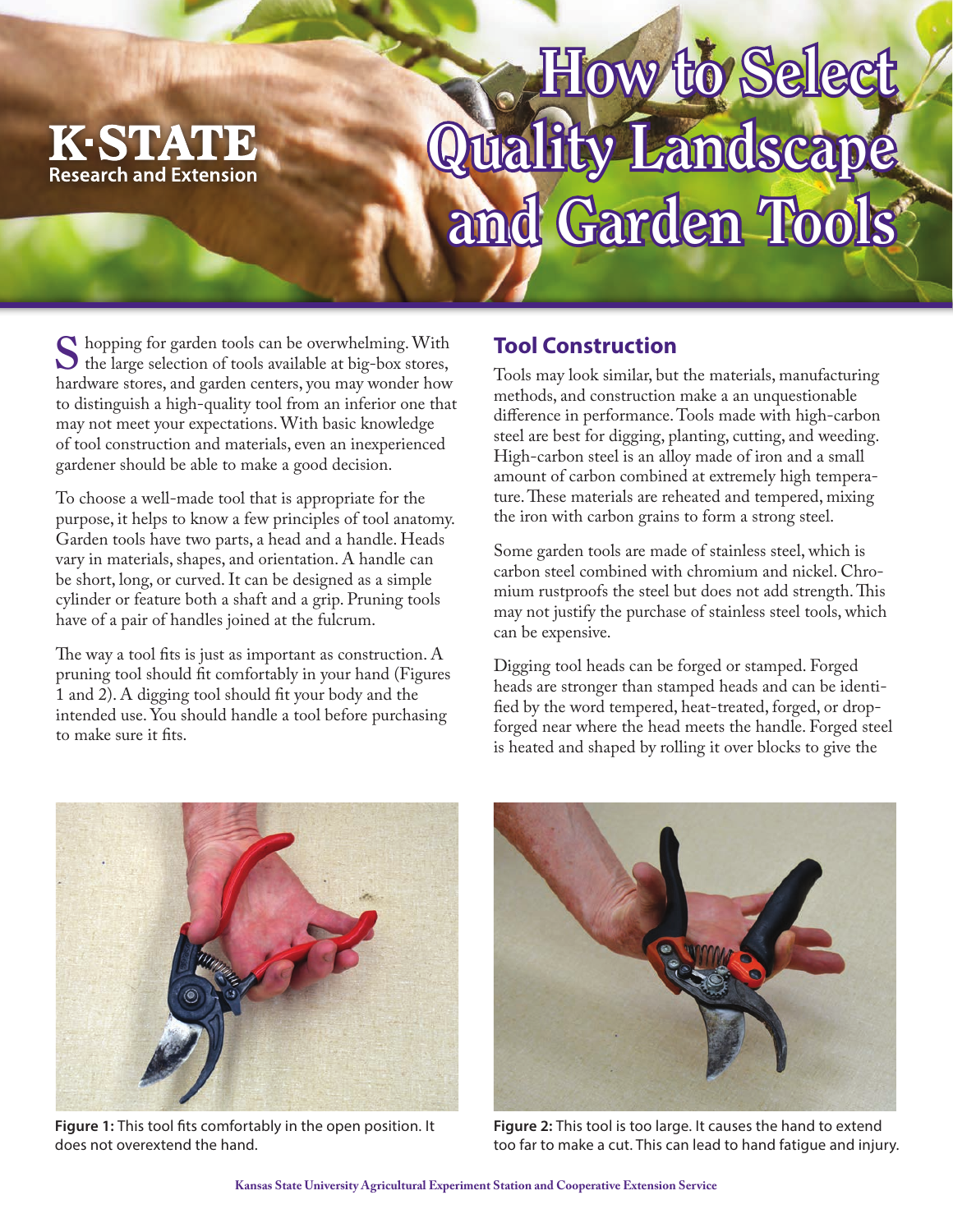head thickness at the point of maximum stress and thinness where a sharp edge is needed.

A stamped head is machine cut from a sheet of steel then bent to form the head of a shovel, spade, trowel, or hoe. This type of head is weaker because of the steel's uniform thickness. The socket that fits over the shaft is made by bending the steel to form an open-backed tube called the frog. This type of connection can collect dirt along the back edge of the shaft, which weakens or rots the wood. Avoid welded tools. Bad welds, a common flaw in rakes or forks, can fail under stress. Look for a tool that is forged from a single piece.

## **Handles**

for leverage.

Long-handled tools are usually more efficient than tools with shorter handles. Most shovels have a straight shaft approximately 48 inches long without a handle. Spades and garden forks come in standard lengths of 28 to 32

inches (Figure 3). For many people, 32 inches is barely long enough for comfort or leverage, but proper length depends on how the tool will be used. Nothing works better for lifting and dividing perennials than a garden fork with a short shaft (Figure 4). It provides better leverage than a tool with a longer shaft and the YD handle is strong and comfortable.

A mark of a high-quality tool is a smooth handle with wood grain that flows straight and steady along the length. Ash is the best wood for a handle because it is strong and not brittle. Maple is a harder and heavier wood, but a maple handle can break unexpectedly, especially when a tool is used incorrectly. A hickory shaft is heavier but not as flexible or as strong as ash. Examine the handle for flaws or imperfections in the wood grain.

In shopping for tools, you may come across fiberglass, steel, or aluminum handles. Fiberglass handles are stronger than wood handles, but they transfer vibrations through

**Figure 4:** A high-quality stainless steel digging fork with a secure head-to-handle connection and a YD grip. This handle converges into a Y and is slightly different than the D-grip handle shown in Figure 3.

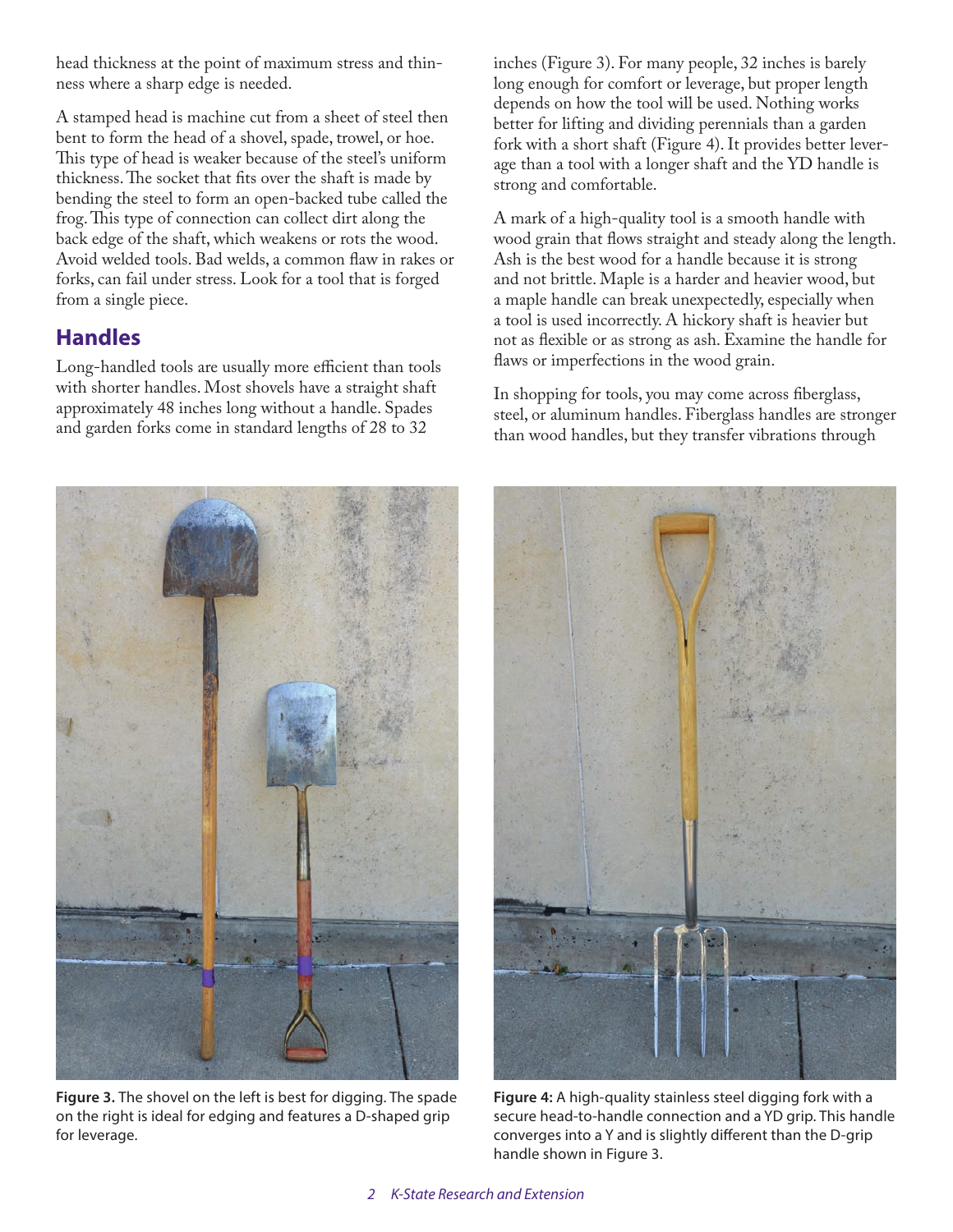the shaft, which can fatigue the user (Figure 5). Wooden handles can be fixed if broken. Metal handles are found mostly in smaller hand tools.

The main stress point in a handled tool is where the handle meets the head. A quality tool head has a forged solid socket or long steel straps riveted through the shaft in two or three places (Figure 6). An open socket where the wooden handle meets the tool head allows soil and moisture to penetrate, causing the handle to shrink and loosen over time.

Less expensive tools may have a two-piece head referred to as tang and ferrule (Figure 7). The tang fits into the hole of the handle, which is sheathed in a metal casing or ferrule. This type of construction is common in small hand tools. High-quality tools have a closed socket or solid, shank-type construction that prevents dirt, debris, and moisture from entering the socket.



**Figure 6:** Heads can be joined to the handle in different ways. The open-back tool on the left is weaker than the tool on the right, which has a closed back and forged head. The tool on the right is strong and well-made, but more expensive.



**Figure 5.** Shovels come in various lengths and materials. The shovel handle on the left is made of fiberglass.



**Figure 7:** The tool on bottom has a tang and ferrule connection with a stamped head. The tool on top with a forged head and solid shank is stronger.